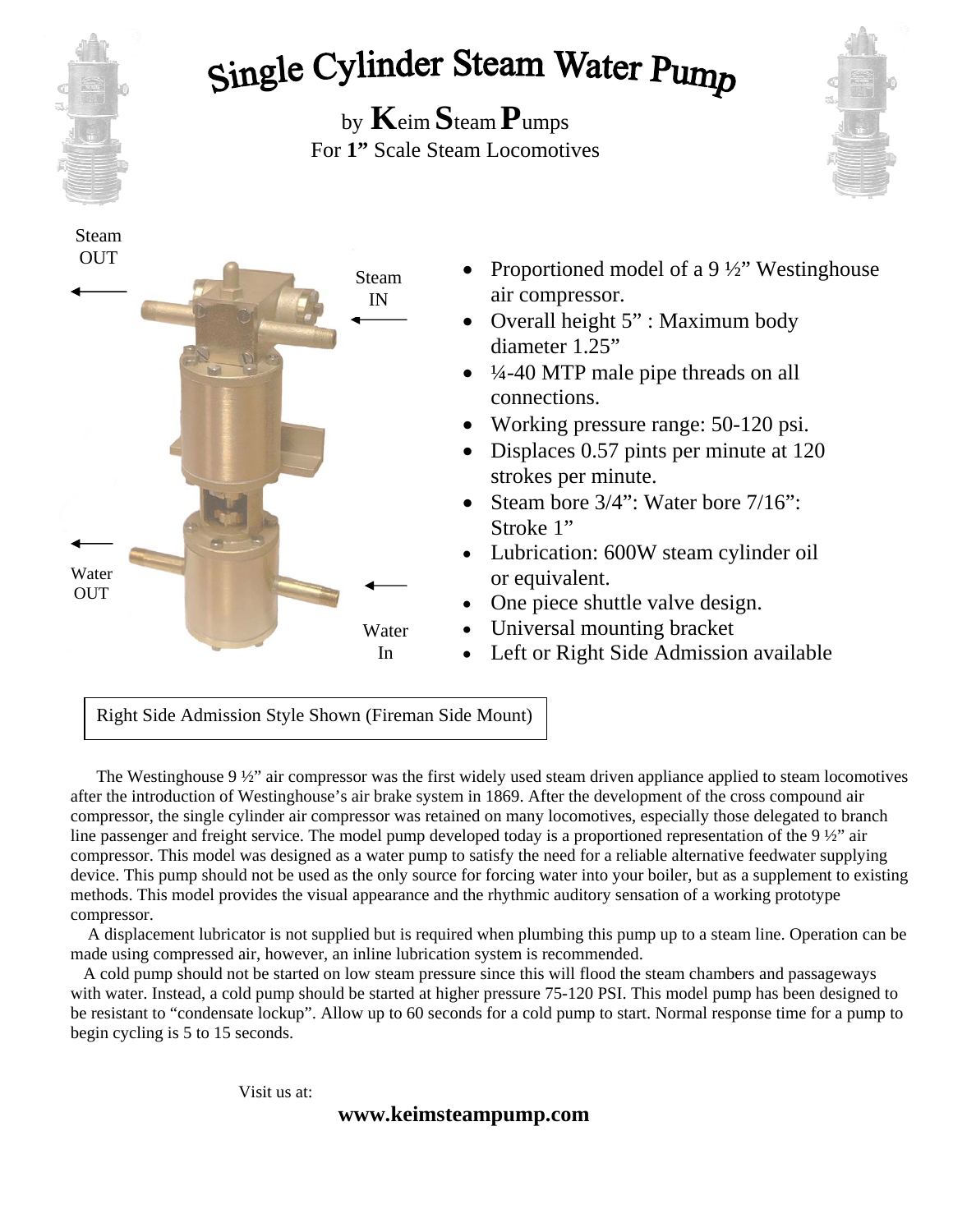# Single Cylinder Steam Water Pump

by **K**eim **S**team **P**umps For 1 ½" Scale Steam Locomotives





- Proportioned model of a 9  $\frac{1}{2}$ " Westinghouse air compressor.
- Overall height  $6\frac{1}{4}$ " : Maximum body diameter 1.73"
- $\bullet$  44-40 MTP male pipe threads on all connections.
- Working pressure range: 50-120 psi.
- Displaces 1.59 pints per minute at 120 strokes per minute.
- Steam bore  $1 \frac{1}{8}$ ": Water bore  $\frac{5}{8}$ ": Stroke  $1\frac{1}{4}$ "
- Lubrication: 600W steam cylinder oil or equivalent.
- One piece shuttle valve design.
- Universal mounting bracket
- Left or Right Side Admission available.

#### **Right Side Admission Style Shown (Fireman Side Mount)**

The Westinghouse  $9\frac{1}{2}$  air compressor was the first widely used steam driven appliance applied to steam locomotives after the introduction of Westinghouse's air brake system in 1869. After the development of the cross compound air compressor, the single cylinder air compressor was retained on many locomotives, especially those delegated to branch line passenger and freight service. The model pump developed today is a proportioned representation of the 9 ½" air compressor. This model was designed as a water pump to satisfy the need for a reliable alternative feedwater supplying device. This pump should not be used as the only source for forcing water into your boiler, but as a supplement to existing methods. This model provides the visual appearance and the rhythmic auditory sensation of a working prototype compressor.

 A displacement lubricator is not supplied but is required when plumbing this pump up to a steam line. Operation can be made using compressed air, however, an inline lubrication system is recommended.

 A cold pump should not be started on low steam pressure since this will flood the steam chambers and passageways with water. Instead, a cold pump should be started at higher pressure 75-120 PSI. This model pump has been designed to be resistant to "condensate lockup". Allow up to 60 seconds for a cold pump to start. Normal response time for a pump to begin cycling is 5 to 15 seconds.

Visit us at: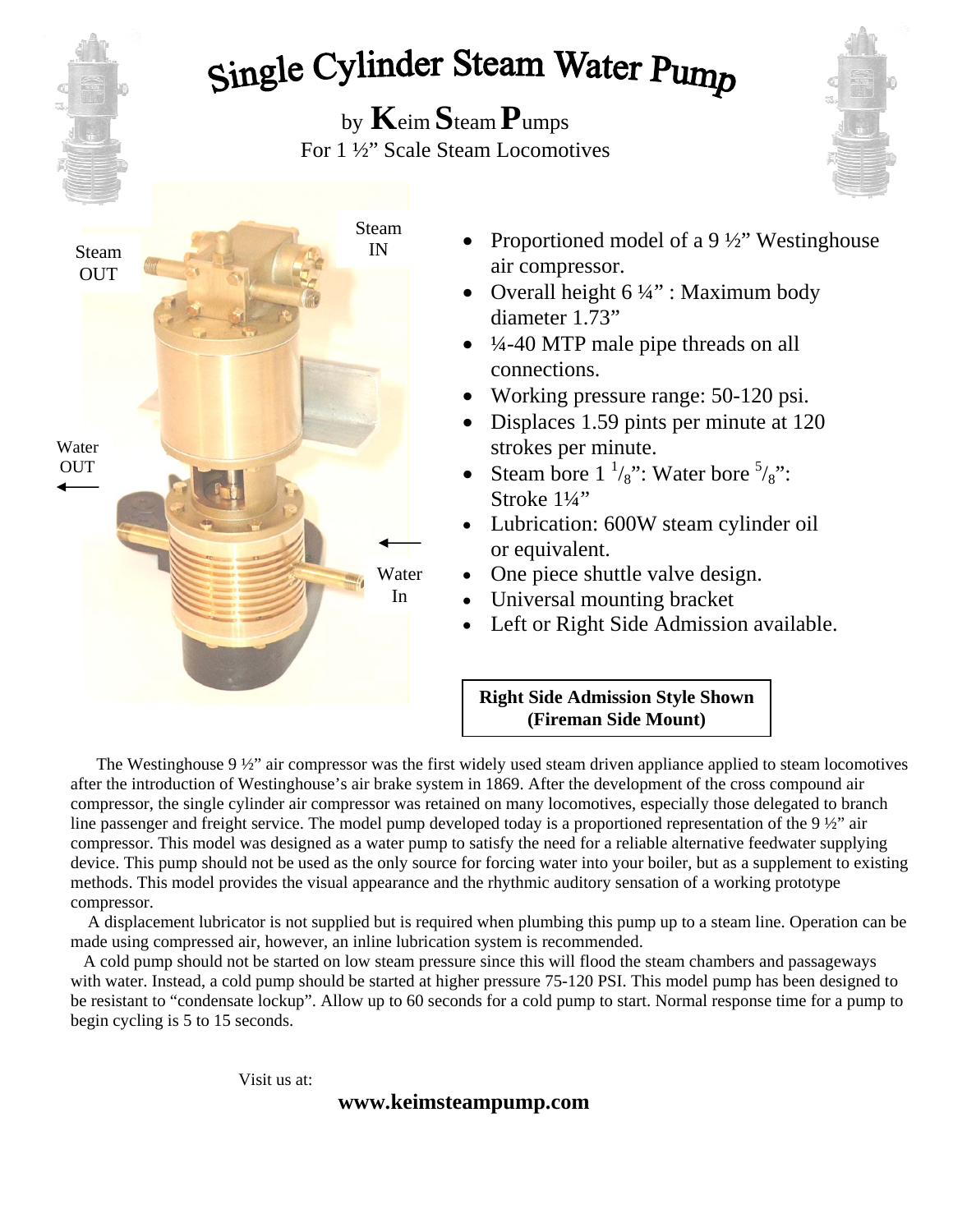## Single Cylinder Steam Air Compressor

by **K**eim **S**team **P**umps For 1 ½" Scale Steam Locomotives





- Proportioned model of a 9  $\frac{1}{2}$ " Westinghouse air compressor.
- Overall height  $6\frac{1}{4}$ " : Maximum body diameter 1.73"
- $\bullet$   $\frac{1}{4}$ -40 MTP male pipe threads on all connections.
- Working pressure range: 50-120 psi.
- Displaces 4 SCFH at 60 psi and 3 SCFH at 90 psi at 120 strokes per minute.
- Steam bore  $1 \frac{1}{8}$ ": Air bore 1.0": Stroke  $1\frac{1}{4}$ "
- Lubrication: 600W steam cylinder oil or equivalent.
- One piece shuttle valve design.
- Universal mounting bracket
- Scale type "L" Suction filter provided
- Left or Right Side Admission available.

#### **Right Side Admission Style shown (Fireman side Mount)**

The Westinghouse 9  $\frac{1}{2}$ " air compressor was the first widely used steam driven appliance applied to steam locomotives after the introduction of Westinghouse's air brake system in 1869. After the development of the cross compound air compressor, the single cylinder air compressor was retained on many locomotives, especially those delegated to branch line passenger and freight service. The model pump developed today is a proportioned representation of the 9 ½" air compressor. This model was designed as a fully functioning air compressor to satisfy the need for a reliable alternative air pressure generating device. This model provides the visual appearance and the rhythmic auditory sensation of a working prototype compressor.

 A displacement lubricator is not supplied but is required when plumbing this pump up to a steam line. Operation can be made using compressed air, however, an inline lubrication system is recommended.

 Lubrication of the air compressor cylinder can be accomplished by simply unscrewing the pipe plug from the Tee elbow provided. Disassembly of the suction filter is not necessary or required. Use a quality air tool lubricant at the beginning of operation**. Use caution when handling pump immediately after it has operated since it will have become very hot to the touch.**

Visit us at: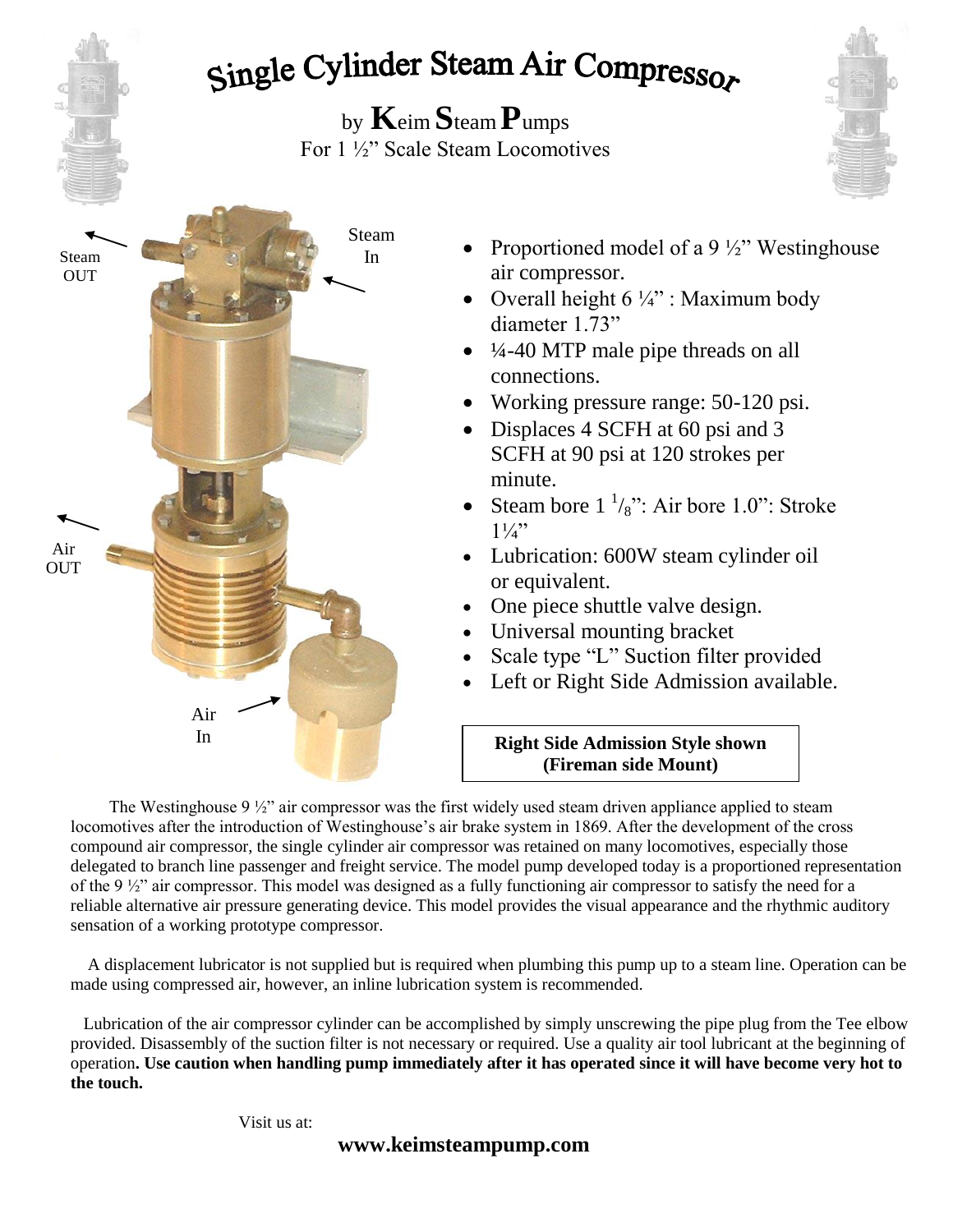# Two Cylinder Steam Water Pump

by **K**eim **S**team **P**umps

For 1 ½" Scale Steam Locomotives



- Overall height 6": Body width 3.5": Depth 1.75".
- ¼-40 MTP male pipe threads on steam inlet / exhaust.
- 5/16-27 MTP female pipe threads on water cylinder connections.
- Dual water inlet / outlets for either Fireman or Engineer side mount.
- Steam inlet head can be moved to left or right valve chest.
- Working pressure range: 60-120 psi.
- Displaces 2.75 pints per minute at 120 strokes per minute.
- Lubrication: 600W steam cylinder oil.
- (2) 10-32 tapped holes on 1.72" centers are provided on the backside of water cylinder for mounting.









 The 2-cylinder water pump featured here is designed to be used as a supplemental feed water device for your locomotive boiler. This model can be used to approximate the appearance of an Elesco feed water pump or New York air compressor. This model features the highest flow output for its body size. There are no unsightly or out of place exterior valve chests. There are no external valve linkages to set the timing on. This is truly a simple to use and maintain water pump.

 A displacement lubricator is not supplied but is required when plumbing this pump up to a steam line. Operation can be made using compressed air, however, an inline lubrication system is recommended. Allow up to 60 seconds for a cold pump to start. Normal response time for a pump to begin cycling is 5 to 15 seconds.



Visit us at: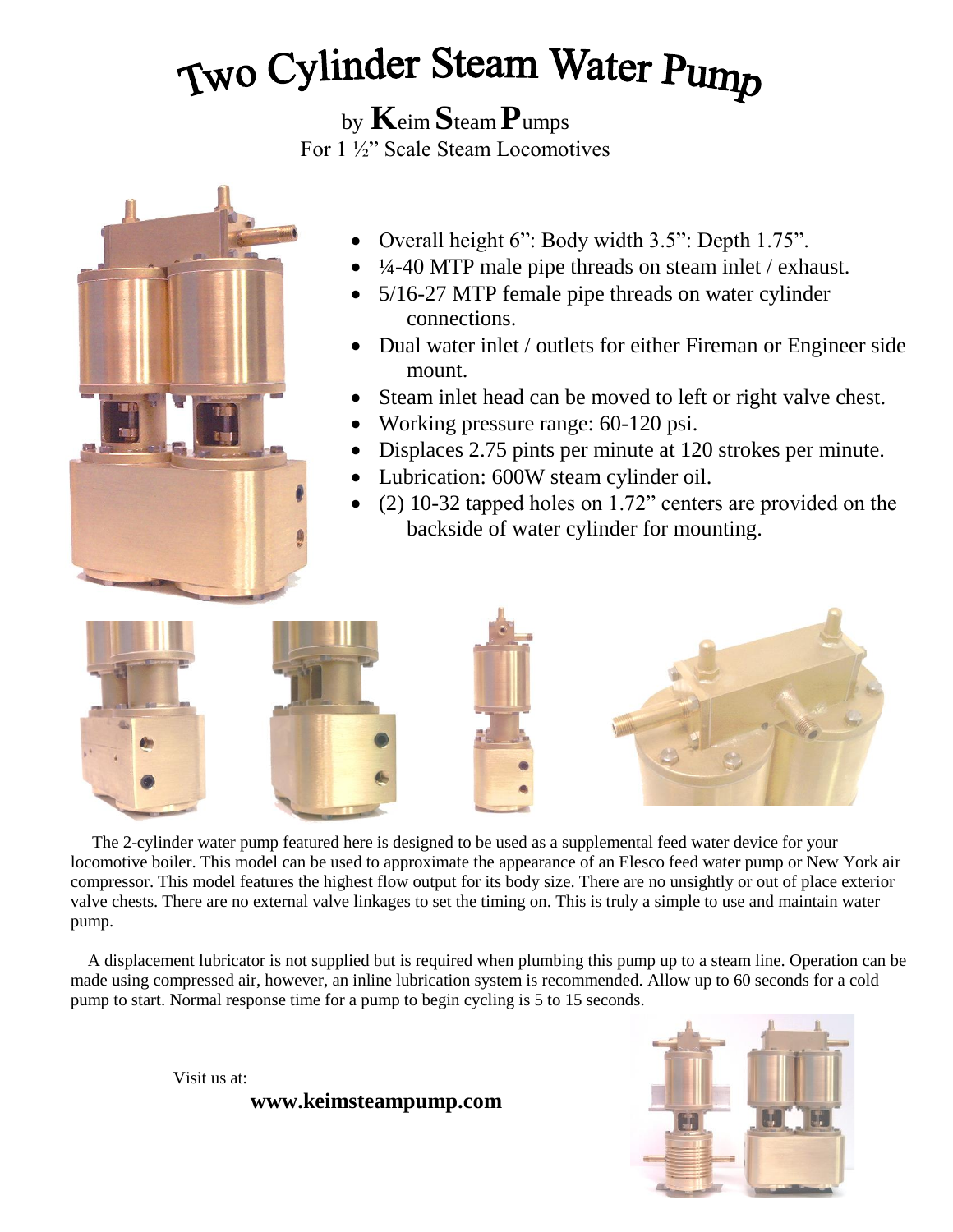# Single Cylinder Steam Water Pump

by **K**eim **S**team **P**umps For **2 ½"** Scale Steam Locomotives



- Proportioned model of a 9 ½" Westinghouse air compressor.
- Overall height  $9<sup>1</sup>/2$ ": Maximum body diameter  $2\overline{5}/8$ ".
- $5/16-27$  MTP (1/16-27 NPT) male pipe threads on all connections.
- Working pressure range: 50-120 psi.
- Displaces 4.1 quarts per minute at 120 strokes per minute.
- Steam bore  $1 \frac{7}{8}$ ": Water bore  $1 \frac{1}{8}$ ": Stroke  $1^{13}/_{16}$ ".
- Lubrication: 600W steam cylinder oil or equivalent.
- One piece shuttle valve design.
- Universal mounting bracket.
- Left or Right Side Admission available.

**Right Side Admission Style Shown (Fireman Side Mount)**

 The Westinghouse 9 ½" air compressor was the first widely used steam driven appliance applied to steam locomotives after the introduction of Westinghouse's air brake system in 1869. After the development of the cross compound air compressor, the single cylinder air compressor was retained on many locomotives, especially those delegated to branch line passenger and freight service. The model pump developed today is a proportioned representation of the 9  $\frac{1}{2}$ " air compressor. This model was designed as a water pump to satisfy the need for a reliable alternative feedwater supplying device. This pump should not be used as the only source for forcing water into your boiler, but as a supplement to existing methods. This model provides the visual appearance and the rhythmic auditory sensation of a working prototype compressor.

 A displacement lubricator is not supplied but is required when plumbing this pump up to a steam line. Operation can be made using compressed air, however, an inline lubrication system is recommended.

Visit us at: